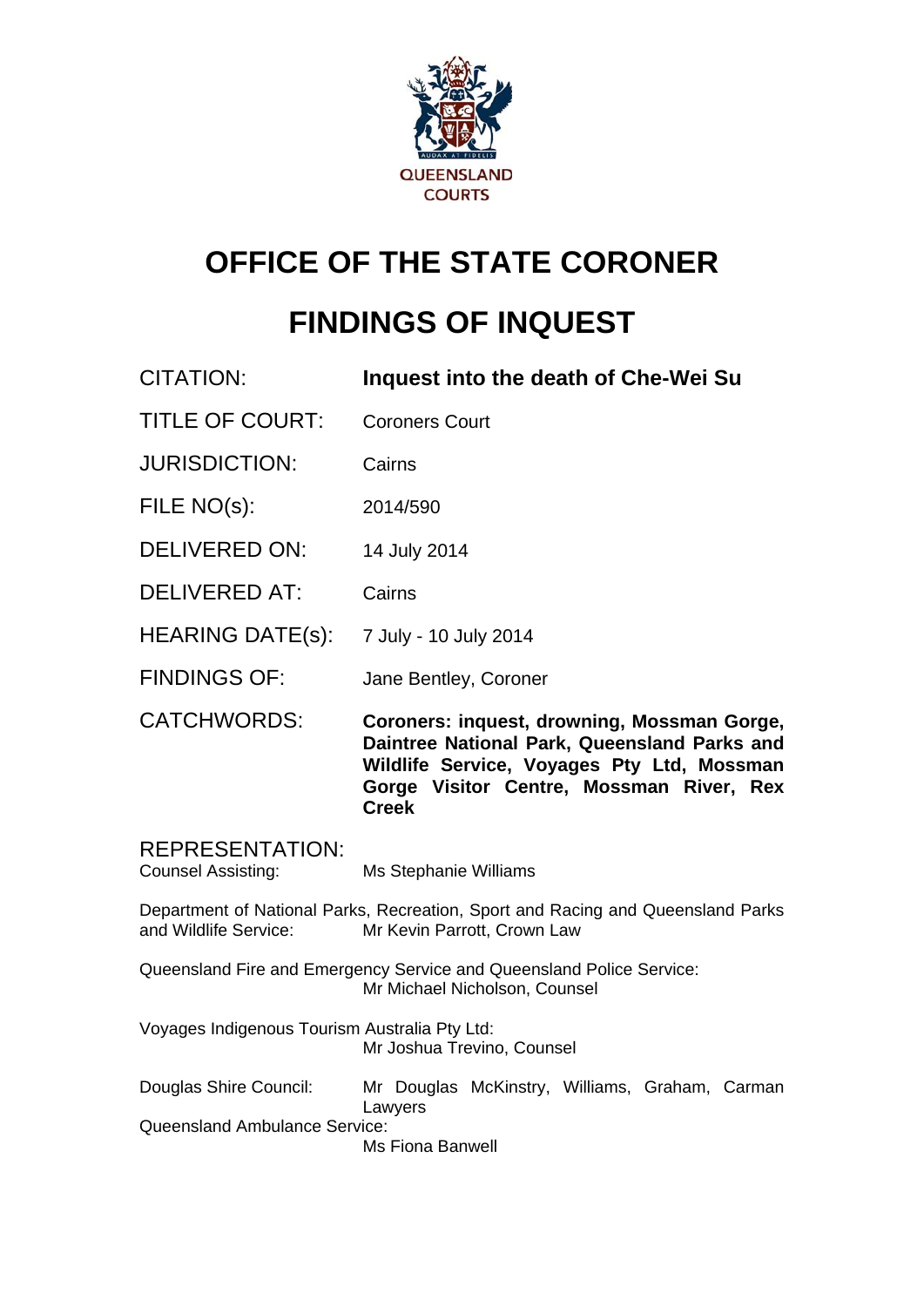# **Background Information**

# *Mossman Gorge*

Mossman Gorge is located just east of the township of Mossman, approximately 80 kilometres north of Cairns along the Captain Cook Highway. It is on the southern end of the Daintree National Park. The main swimming area is located at the edge of Rex Creek where it joins with the Mossman River. This part of Rex Creek is fed from the Julatten Range that sits just above Mossman Gorge.

The amount and velocity of water in the swimming area varies significantly depending on the amount of rain that has fallen in the ranges above the gorge.

Visitors access the gorge via a constructed walkway from the upper car park area. The walkway leads to the main swimming area. Visitors enter the water via a sandy beach. The water just adjacent to the beach is invariably calm and safe to swim in. There is also a sandy beach on the other side of the creek.

A few metres out from the beach the water becomes deeper and much faster flowing. There are a number of large boulders in the middle of the stream, some partly submerged and some submerged, depending on the water level. The water flowing through the boulders creates rapids and strong currents.

# *Management of the Gorge*

# **The Mossman Gorge Visitors Centre (the Centre)**

The Centre is situated at Lot 7 on SP 212661 which land is owned by the Indigenous Land Corporation (ILC). The ILC is a Commonwealth statutory corporation and its purpose is to assist indigenous people to acquire and manage land to achieve social, cultural, economic and environmental benefits.

Voyages Indigenous Tourism Australia Pty Ltd (Voyages) is a wholly owned subsidiary of the ILC.

The land on which the Centre is situated was purchased by the ILC in 2008 and construction of the Centre was completed in June 2012. Voyages conducts the business of the Centre. The business was created through cooperation from various parties including:

- Queensland Department of National Parks, Recreation, Sport and Racing (the Department) of which Queensland Parks and Wildlife Services (QPWS) is a division;
- Douglas Shire Council (formerly the Cairns Regional Council);
- The Mossman Gorge Aboriginal Community entity (Bamanga Bubu Ngadimunku Inc);
- Jabalbina Yalanji Aboriginal Corporation RNTBC which represents the local traditional owners.

The Centre's operations comprise four business units:

- The shuttle bus service:
- Dreamtime guided walks: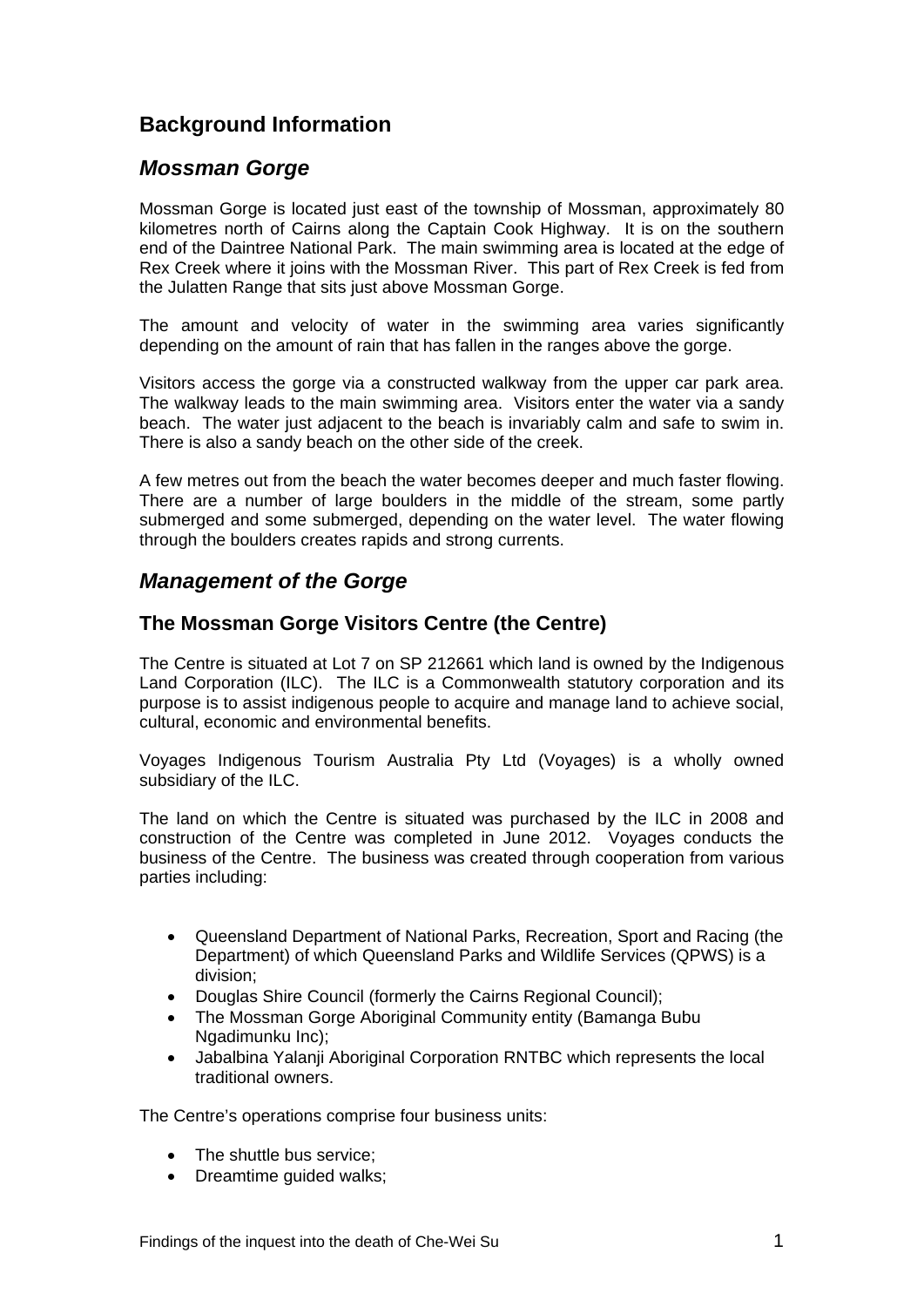- A residential training and development centre;
- Café and retail shop

The Centre is open every day (excluding Christmas Day) from 8am to 6pm.

# *The Shuttle Bus Service*

The Centre provides a shuttle bus to take passengers approximately two kilometres along the Mossman Gorge Road from the Centre to the entrance of the Mossman Gorge section of the Daintree National Park (the upper car park). A boardwalk leads from the upper car park to a walking track. Approximately 300 metres along the track is the small sandy area on the banks of the Mossman Gorge which is a well known and popular swimming area.

The shuttle service operates under the terms of an agreement between the ILC and the Council which commenced in March 2012.

The ticket prices for the bus are determined annually with approval from the Council. As at June 2014 the prices were \$8.50 for an adult and \$4.25 for children 5 to 15 years. There was a discount price for families of \$21.25.

The road to the upper car park is closed to other motorized traffic between 7.40am and 6pm (by agreement with the Council) by means of a boom gate. Access by pedestrians, cyclists and government departments is unrestricted.

The Centre does not monitor or assess weather conditions, rainfall or water levels in the Gorge.

# **The Department**

All activities within the Daintree National Park are the responsibility of QPWS. This includes track maintenance, safety issues and signage.

# *Weather Conditions*

Rainfall data indicates that the Mossman River at Mossman was in moderate flood from 7 February 2014 to 16 February 2014. The flood peaked on 8 February and receded up to 16 February 2014. This was due to rainfalls in the catchment area of 150 and 60mm on 8 and 9 February 2014, respectively.

# *Signage, Warnings and Advice as at 15 February 2014*

At the entrance to the walkway there is a large sign which provides information about visiting the gorge and, in a small section on the lower right hand side, also advises:

*Swimming in the Mossman Gorge and adjacent creeks is extremely dangerous due to a combination of strong currents, flash flooding, cold deep water and slippery rocks. People have been injured and deaths have occurred at Mossman Gorge.* 

There is a second sign on the walking track at the entrance to the swimming area which states:

*Swimming, wading, jumping and diving in this river is dangerous. A combination of swift currents, slippery rocks, deep water and flash flooding*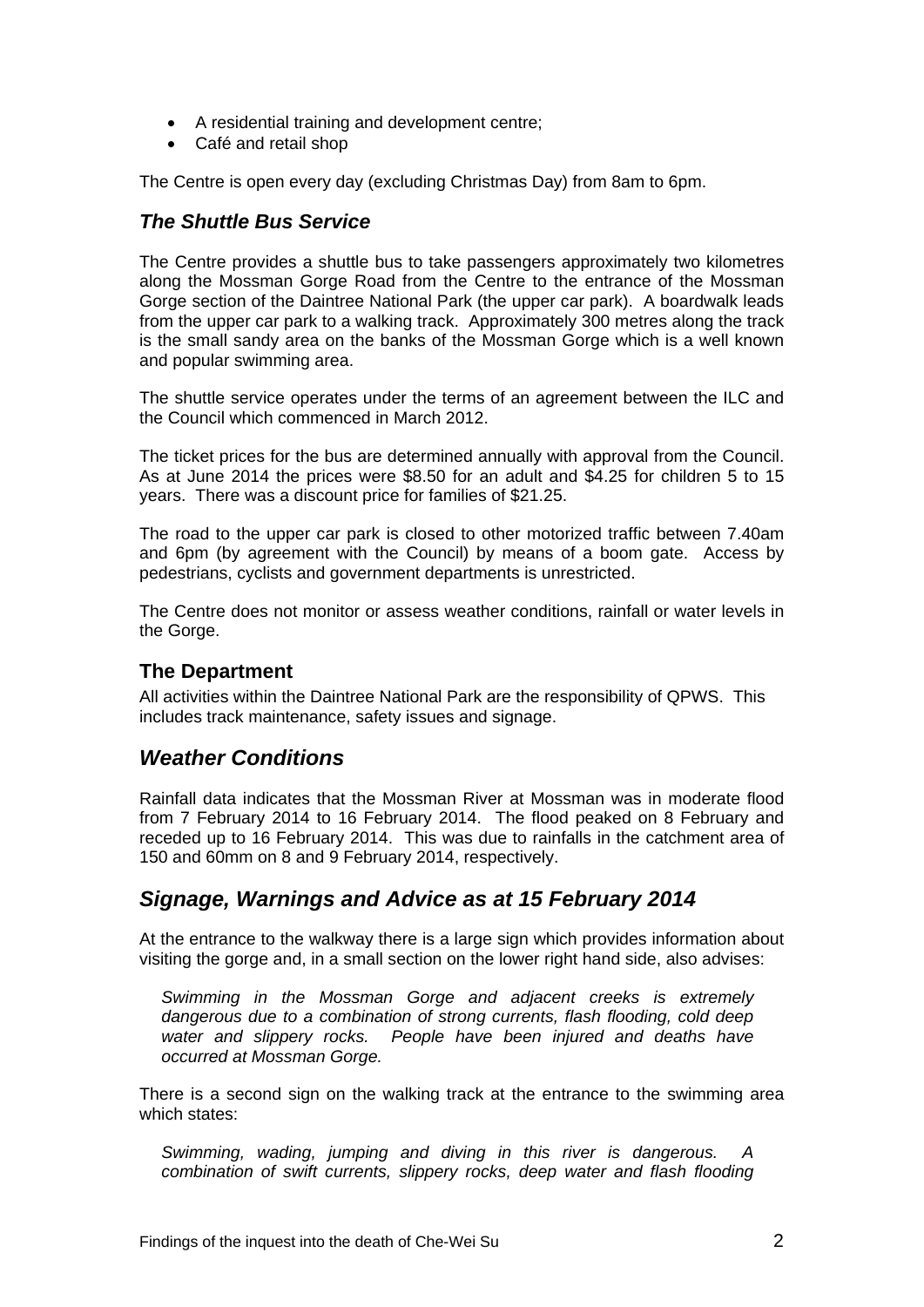*make this river dangerous. People have been seriously injured and deaths have occurred here.* 

This sign includes the warning symbols for rapidly rising water, no diving, slippery rocks and deep water.

There are a number of pamphlets available to visitors in the Centre:

- "Park Guide" issued by Department of National Parks, Recreation, Sport and Racing advises, "It is dangerous to enter the Mossman River due to a combination of strong currents, flash flooding, cold, deep water and slippery rocks. People have been injured and deaths have occurred."
- A pamphlet provided by the Centre which advises that visitors can, subject to weather and water conditions, have a refreshing swim at "the beach".
- A second pamphlet provided by the Centre advertises "a swim at the beach" on both guided tours and provides a map which indicates swimming at the main swimming area. There is no warning provided on this pamphlet.

There was no formal advice provided to visitors during the trip on the shuttle bus.

The Centre carries out risk assessments every morning for the walking tours but there is no such risk assessment carried out for the self-guiding visitors who catch shuttle bus and enter the national park to walk and/or swim.

The Mossman Gorge Visitor Centre Website provides the following photograph and accompanying information:



*A picnic lunch at one of the many swimming holes will allow you the time to just sit and appreciate the wonders of your surroundings. Find yourself under the towering canopy of the rainforest, beautifully framed by the striking mountains. An*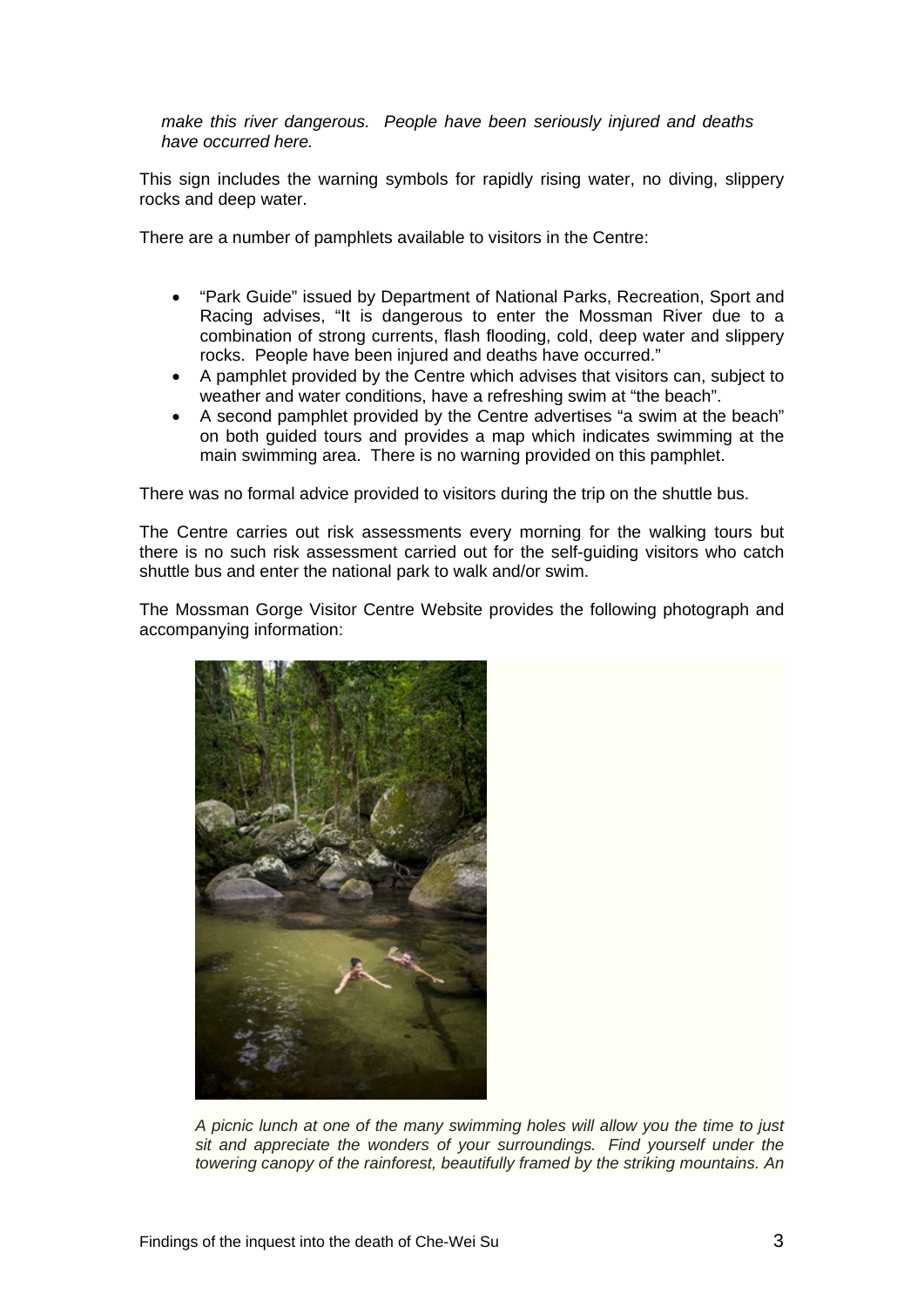*image of the crystal-clear water of the Mossman River cascading over granite boulders is one every photographer will treasure.* 

*All of the walking tracks are clearly signposted and [maps](http://www.mossmangorge.com.au/Getting-There/Maps.aspx) are also provided upon entry.* 

# *Swimming*

*The crystal-clear water of the Mossman River cascading over granite boulders forms watering holes surrounded by lush green rainforest. These sheltered retreats offer the perfect location for a refreshing dip to break up your walk through the Gorge. Let the troubles of the daily grind float away in the tranquil surroundings and take the time to appreciate nature at its best.*

The QFWS Website provides information about Mossman Gorge including the following information:

# *Staying safe*

*It is dangerous to enter the Mossman River, due to a combination of strong currents, flash flooding, cold, deep water and slippery rocks. People have been injured and deaths have occurred at Mossman Gorge.* 

*Stinging trees are found occasionally alongside walking tracks in Mossman Gorge. They grow approximately 3–4 m high and have large, heart-shaped*  leaves with serrated edges. Do not touch these plants as this will almost *certainly result in a very painful sting. If you are stung and symptoms are severe, seek medical advice.* 

*Do not leave cars unattended overnight as they could be vandalised.* 

*If you intend to hike within the park beyond the rainforest circuit track, you must discuss your plans with park staff. Remember to tell a responsible person where you are going and when you expect to return. Let them know your route and contact them on your return. Have a contingency plan in place if you*  fail to contact them by the agreed time. If you change your plans, inform *them.* 

*For more information, please read the guidelines on [safety in parks and](http://www.nprsr.qld.gov.au/experiences/safety_in_parks_and_forests.html)  [forests](http://www.nprsr.qld.gov.au/experiences/safety_in_parks_and_forests.html)( http://www.nprsr.qld.gov.au/experiences/safety\_in\_parks\_and\_forests.html ).* 

# **Circumstances Surrounding Mr Su's Death**

Mr Su was a Taiwanese national who resided in the city of Kaoshiung. He and his girlfriend, Rong-Zhen Liu, arrived in Australia in about June 2013 and they had been travelling around Australia on a two year working visa. At the time of his death Mr Su and Ms Liu were working on a fruit farm at Mareeba.

Mr Su was fit and healthy and had completed military training in Taiwan. He was a strong swimmer.

On the afternoon of 15 February 2014, Mr Su, Ms Liu, and three friends who were also working at the farm, Robert North, Charlene Devine and Christopher Gallacher, hired a car and travelled from the farm to the Mossman Gorge.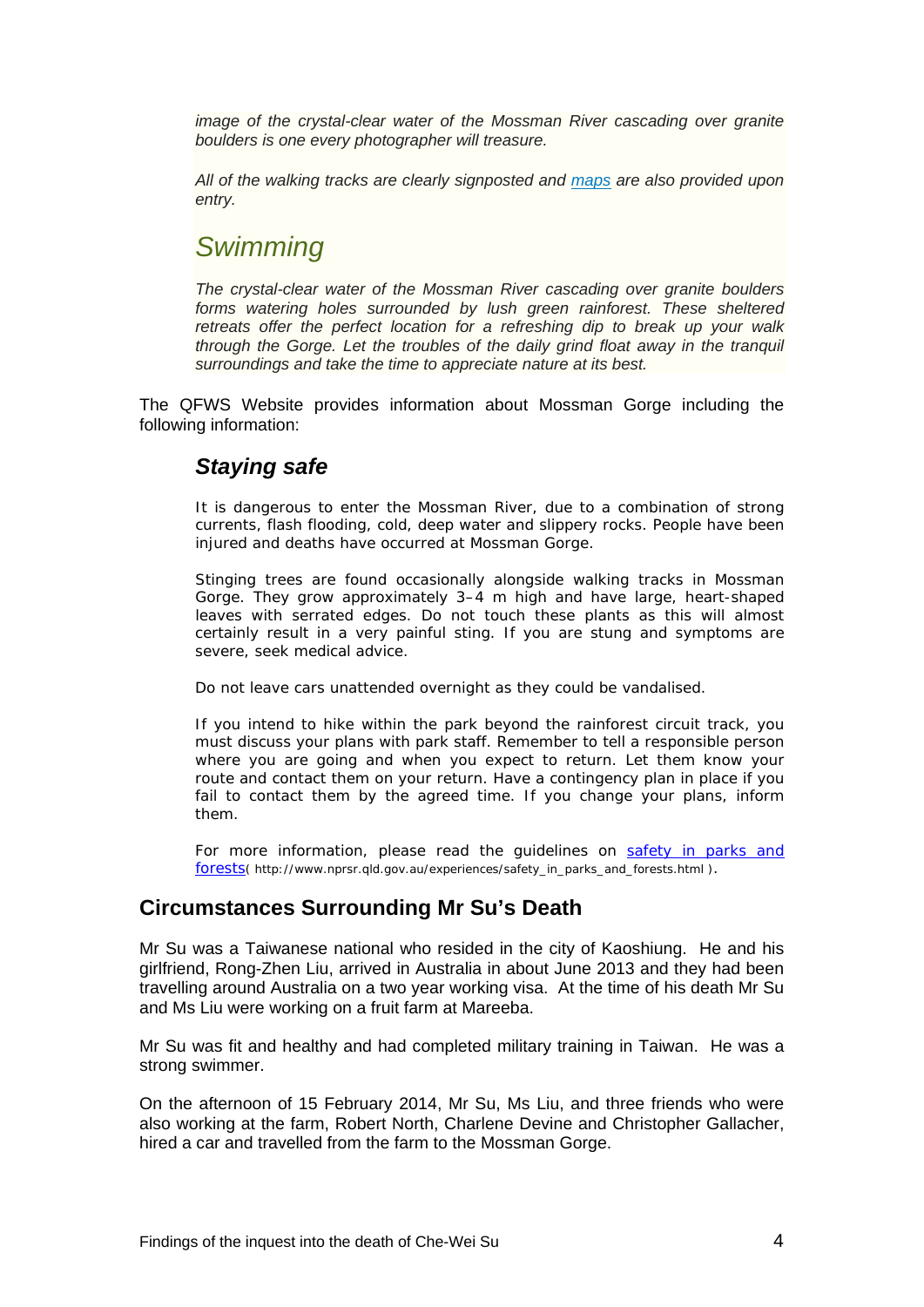They arrived at the Centre at about 2pm and paid for a ticket to catch the shuttle bus from there up to the upper car park, arriving there at about 2.15pm.

Ms Devine had researched the Centre on its website and said that she knew she had to pay for a ticket for the bus to get to the gorge. Ms Devine saw the warning on the sign at the entrance to the walkway and the second warning sign at the entrance to the swimming area.

Mr North didn't notice the warning on the first sign. He saw the second sign before the swimming area but did not stop to read it. He could tell from the symbols that it was a warning sign.

They walked along the track to the main swimming area. There were people in the water when they arrived.

The water looked calm to Ms Devine but once she was in knee deep she noticed that the current was strong and the water got deep very quickly.

Mr North entered the water and swam towards a rock on the other side. He was not swimming hard at first but as it got deeper he realized that the current was strong. He started panicking a bit and swam "really hard" to get to the rock. He climbed up on the rock and looked around and could see that the water was flowing very fast. He saw a couple of submerged rocks upstream and decided to swim for them as hard as he could. As he jumped off the rock he felt the water pushing him downstream. He could not get to the rocks he saw so decided to swim as hard as he could for the bank.

When Mr North got back to the bank he was breathing heavily. He did not say anything about the current but presumed that the others had seen the difficulty he had in getting back to the bank.

Mr Su then entered the water and swam to the boulder near the far side bank on which Mr North had stood. He climbed onto the boulder and shouted to Ms Lui that the water was very fast. He then jumped off the boulder to swim back but was immediately swept downstream. He floated on his back with his head facing downstream. He was swept down the rapids. His friends ran along the bank and saw him being taken by the current between a series of boulders.

Ms Devine walked along the water back down to the car park but did not see Mr Su again. When she arrived at the car park she told the bus driver that Mr Su had been swept downstream and they had lost sight of him.

Mr Gallacher also walked along the bank trying to find Mr Su. He met a man from the Centre who was also looking for Mr Su. Mr Gallacher saw a bus driver and called out to him to get help. That man said that his phone was dead.

# *The Rescue and Retrieval Effort*

#### **The Centre**

Sam Savage, the driver of the shuttle bus, was the first person to be alerted to the incident. He was waiting at the upper car park to take visitors back to the Centre when he was approached by Ms Devine. He waited for the other passengers to get on the bus and then drove back down towards the centre. He stopped on the way at a point where he could see the river (that location is known as Mary's rock). Some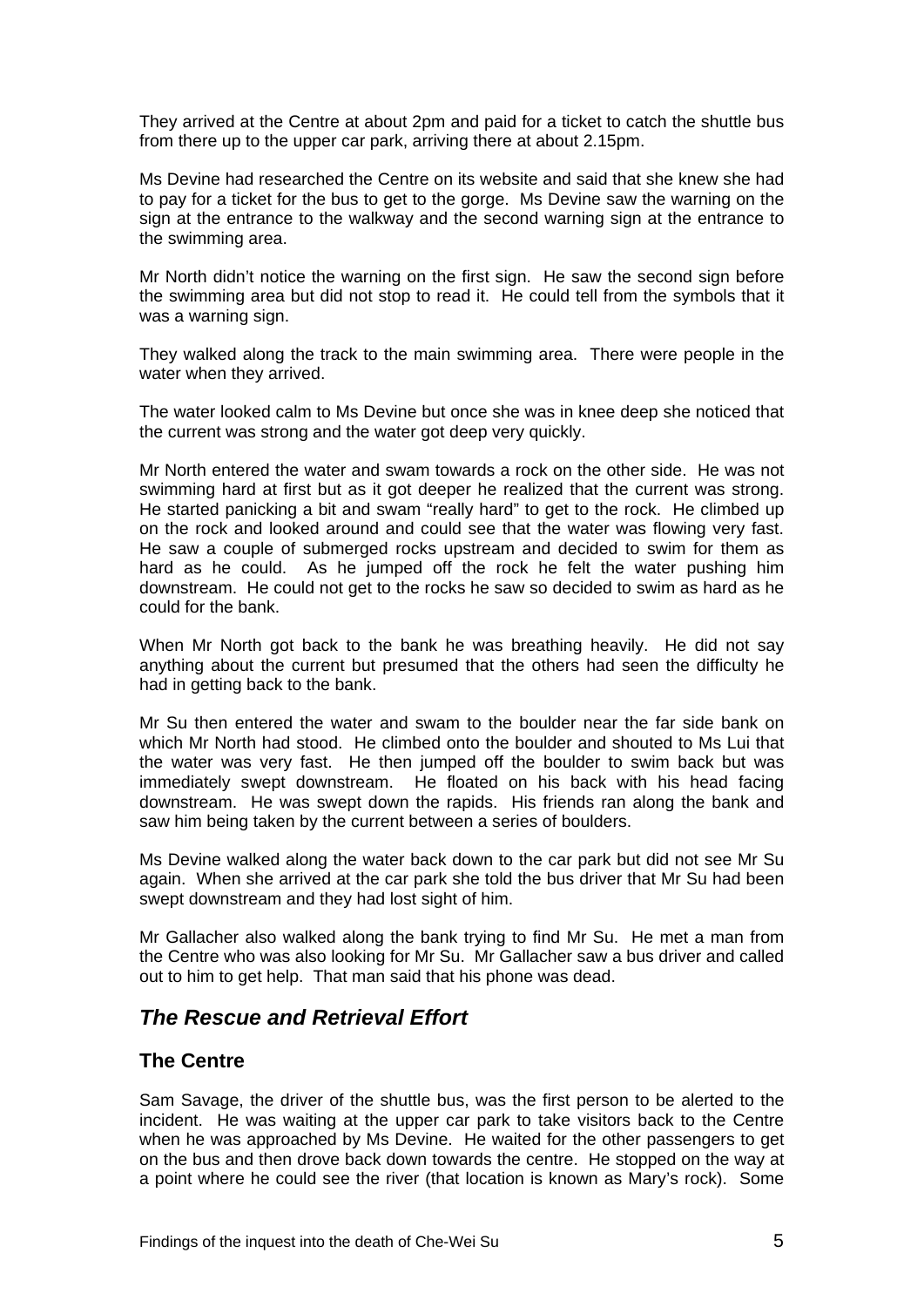passengers got out of the bus to look for Mr Su. The driver asked everyone to get back onto the bus. He tried to call the Centre but had no reception on his hand held radio.

The driver returned to the centre and asked one of the staff there to phone the police.

Glenn Perris, Operations Manager of the Centre, returned to the Centre at about 3pm on 15 February 2014 and was told by two staff members that there was man floating down the gorge. He told them to remain at the Centre and to attend to communications and he would go and search for the man.

Mr Perris is trained in basic swift water rescue (SWR) techniques. He took his equipment and drove to a location on the gorge known as the "Hippie Hole" which is a narrow shallow point. He had a radio and a phone.

On arrival at the Hippie Hole Mr Perris came across a number of visitors who were searching for Mr Su. He told them to stay on the road or return to the centre. He walked into the Hippie Hole and then headed upstream. About 150 metres upstream from the Hippie Hole Mr Perris saw Mr Su. Mr Su was underwater and wedged between some rocks. Mr Perris knew that he was deceased.

Four visitors arrived at Mr Perris' location and he asked three of them to go back to the roadway and tell someone that he had located Mr Su as he had no radio or phone reception at that location.

Mr Perris waited for about 20 minutes and when nobody had arrived to assist he asked the remaining visitor to walk back to the road and alert emergency services of his location. About five minutes later Senior Constable McCluskey arrived and he took responsibility for the operation.

# **Emergency Services**

Police received call at about 2.50pm from a female who did not identify herself and who stated that there was a deceased male in the Mossman Gorge River. She then hung up. She spoke with an indigenous accent. It is likely that she was a staff member from the Centre.

Queensland Ambulance Service (QAS) received a call at 2.52pm.

Paramedics attended the upper car park. Two officers arrived at 3.04pm and met up with Senior Constable McCluskey and Police Liaison Officer Port. At that time none of the officers knew who they were looking for or where the incident had occurred. After discussion they decided to go down to the community at the bottom of the road to locate the rescue party. They arrived at the community without seeing anybody.

The officers then decided that the police officers would drive back to the upper car park and then walk back towards the Centre on foot and the paramedics would walk up on foot – both going in different directions – until they met up in the middle. They had no means of communication with each other or with their Communications Centres. There was no mobile phone or satellite phone coverage and no radio contact.

At about 3.15pm Senior Constable McCluskey was able to telephone the District Duty Officer and brief him. He ensured that QAS and Queensland Fire and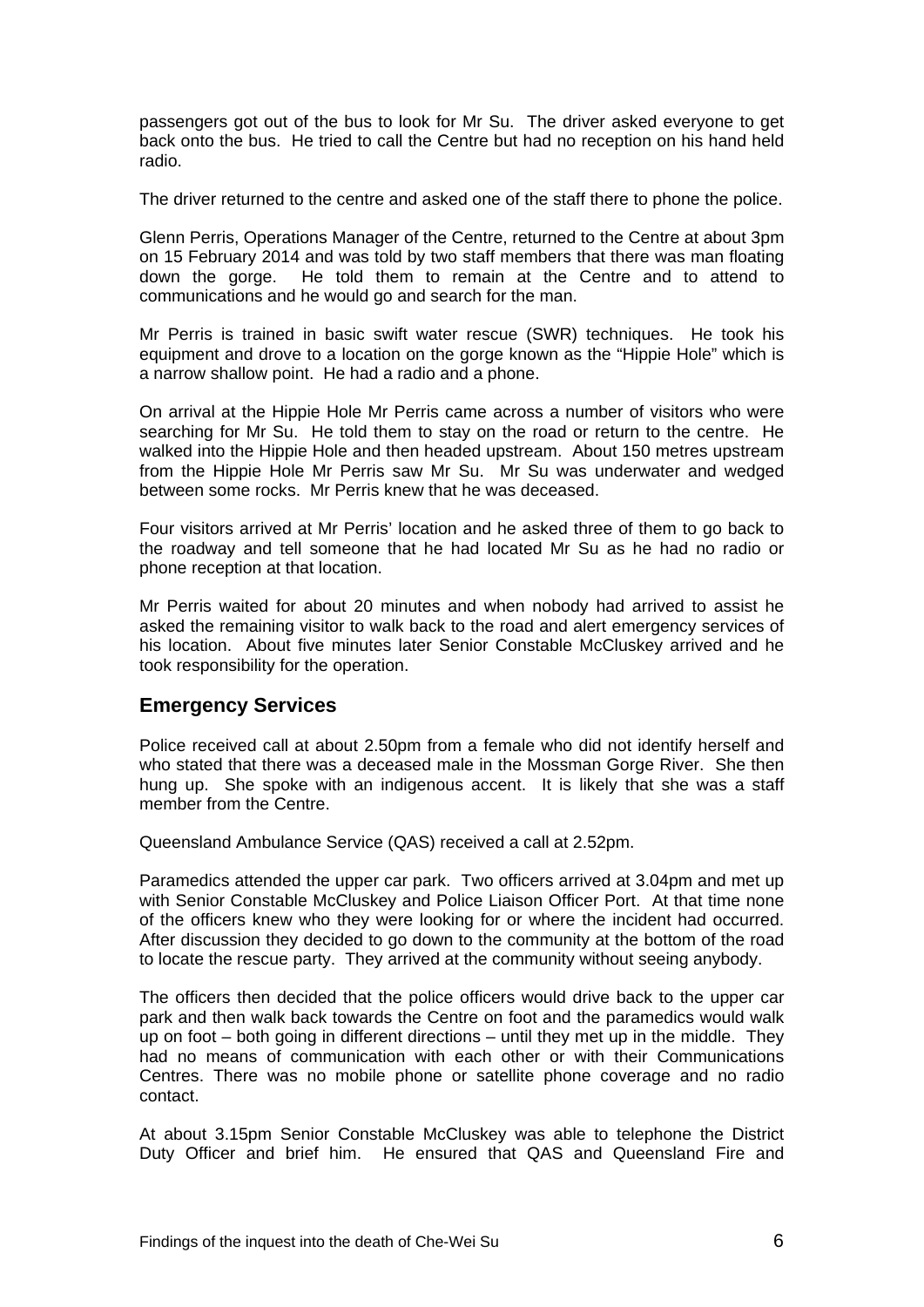Emergency Services (QFES) had been notified as well. He requested the deployment of QFES swift water rescue team (SWRT) from Cairns.

After the Ambulance officers had travelled about 300 metres on foot through difficult terrain they received a phone call and were advised that Mr Su had been located upstream on the other side of the river.

Senior Constable McCluskey was told by a group of people on the side of the road that Mr Su had been located. He followed their directions and found Mr Su and Mr Perris.

Senior Constable McCluskey saw that it was too dangerous to attempt to retrieve Mr Su. He telephoned the District Duty Officer, Sergeant Trevor Perham, and provided a briefing on the situation.

The Far Northern Region Fire Communications Centre (Firecom) received a call from QAS at 3.52pm. A special response vehicle was mobilized out of Cairns station at 3.55pm. At 4.15pm Clint Tunnie, Inspector, QFES, was briefed and he advised that he would attend the location. He picked up two additional SWR technicians en route from the Cairns Fire Station. The Special Rescue Appliance arrived at Mossman Gorge at 5.25pm but required further swift water crews to retrieve Mr Su.

Inspector Tunnie arrived at the scene at 5.39pm and briefed the crews. The SWRT arrived at 5.50pm. The team carried an inflatable platform over the terrain. One of the officers split her nose open on a rock. A generator and lights were also carried in. Four SWRT entered the water and worked their way across the river towards Mr Su. Three firefighters were positioned at different locations on the bank, as the down river safety team, to throw safety lines to the crew if required. By 6.12pm the team had worked their way across the river and at 6.17pm they secured Mr Su's body. At 6.36pm Mr Su was brought back to the bank.

It was observed that Mr Su had several large bruises and a large cut on his forehead. Queensland Ambulance paramedics pronounced him deceased.

# **Autopsy Results**

An external autopsy was conducted and it was concluded that the cause of Mr Su's death was undetermined but consistent with drowning. He had abrasions on his left and right forehead and two lacerations – one above and one below his left eyebrow.

# **The inquest**

A pre inquest conference was held on 7 May 2014. The parties were given leave to appear and the inquest adjourned to commence on 8 July 2014. Counsel Assisting advised that the issues to be explored at the inquest were the circumstances surrounding the death of Che-Wei Su, including but not limited to:

- 1. The safety risks to visitors at Mossman Gorge;
- 2. The current safety management system at Mossman Gorge; and
- 3. The availability of rescue and emergency personnel at Mossman Gorge.

At the commencement of the inquest 78 exhibits were tendered. Mr McKinstry, who appeared for the Douglas Shire Council, advised that he did not wish to be present for the evidence but would appear for submissions.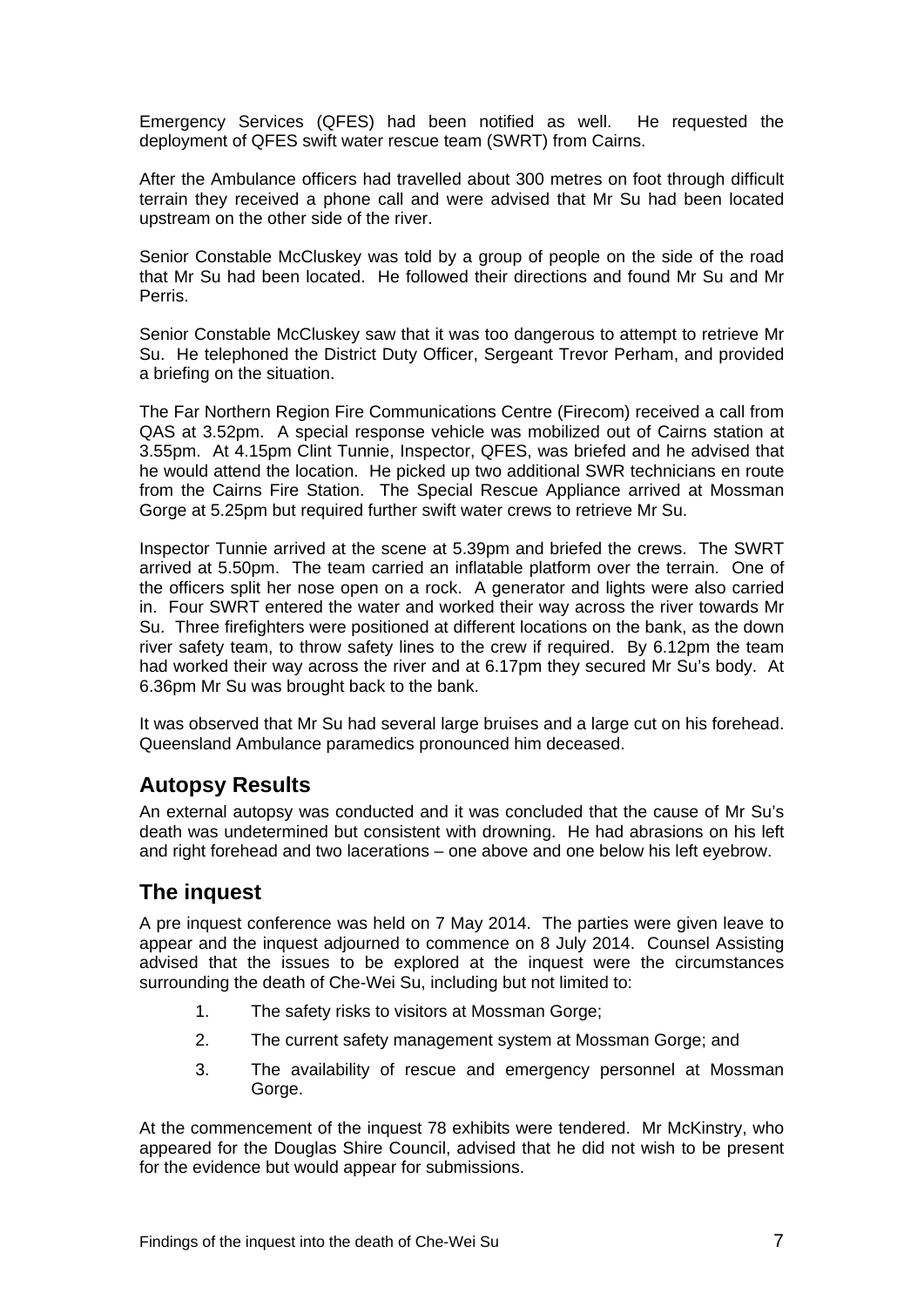Counsel Assisting submitted that, considering the further evidence received since the pre inquest conference, the third issue for the inquest no longer required consideration since it was clear that training and maintaining a SWRT at Mossman was not a practical possibility. All parties agreed.

Thirteen witnesses gave evidence at the inquest.

# *The Witnesses*

## **Anthony Moynihan**

Detective Acting Sergeant Moynihan gave evidence that he attended the gorge in relation to the death of Mr Su. He was not the first police officer on the scene but attended later when it had already been established that Mr Su had died.

Since Mr Su's death Sgt Moynihan has discussed emergency procedures with Mr Perris. He has been told that if police and/or emergency service personnel were required the bus driver would call down from the upper car park. Mr Perris said that some of the staff at the centre were trained in SWR and would be available to assist in such emergencies if required.

Sgt Moynihan is of the opinion that the safety information at the entrance to the walkway is not very prominent and there could be a separate sign warning of the dangers in swimming at that location. He also said that he thought there could be signage on the bus and at the centre to warn visitors of the dangers of swimming in the river.

Sgt Moynihan has often visited the gorge, the Centre and has caught the shuttle bus. He has never seen warning signs on the bus or in the Centre. He has never seen the staff or bus drivers giving any advice to any customers.

He has seen all types of people swimming in the gorge. He said that most stay on the shallow edge but a number, mainly men, swim across the gorge to the bank on the other side.

Sgt Moynihan agreed that the pamphlet provided to visitors by the Centre had no warnings about swimming.

Sgt Moynihan said that he has looked at the QPWS website in relation to the gorge but can't recall seeing any warnings about swimming on that site.

Sgt Moynihan said that on 15 February 2014 there was no mobile phone coverage at the location where Mr Su was found. Officer Port was walking back and forth from the road to the location to relay information via the radio in the police car.

There is no phone at the car park. Sgt Moynihan is of the opinion that a landline at the car park would be very useful in conducting police and rescue operations.

Sgt Moynihan travels the road to the upper car park frequently. It is narrow and shared by shuttle buses, local's vehicles, pedestrians and cyclists. There is no footpath or track for pedestrians.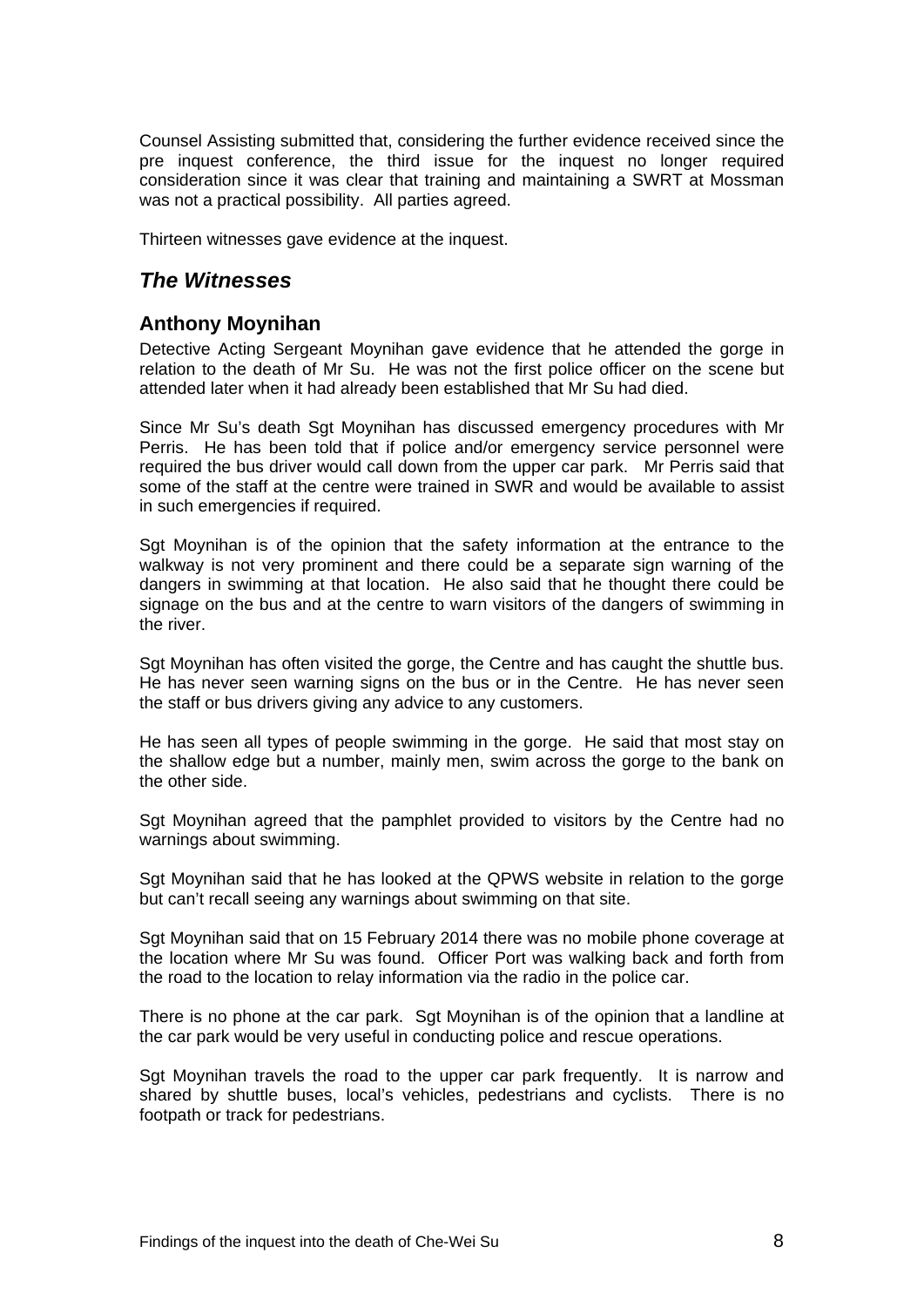# **Trevor Perham**

Sgt Perham lived in the Mossman Gorge area for thirteen years.

He and his children swam in the gorge on numerous occasions. He said that it is very popular with locals and visitors. He regularly saw more than 20 people in the water in the summer.

Sgt Perham said that the warning at the entrance to the park was on the bottom right of the large sign. He said that he thought that visitors could miss the second sign if they were concentrating on their surroundings.

## **Matthew Smith**

Sergeant Smith is the officer in charge of the Mossman Police Station and has lived and worked in Mossman for 13 years. He said that he was called to a fatal drowning in the gorge in April 2009 and a few months later he was called in when two people became stranded on a boulder due to rising water. He has heard of at least four or five other occasions when swimmers got into trouble and were saved by other swimmers. He said that it is generally tourists rather than locals who get into difficulty. The majority of people who swim at the gorge are tourists.

Sgt Smith said that he has swum with his family at the gorge on many occasions. He, and other locals, know that it is not safe to swim at the gorge when it is cloudy up in the hills as that indicates that rain is falling in the catchment area which could cause flooding in the gorge. This can be the case even when it is fine at the gorge.

Sgt Smith took some visitors to the gorge, via the shuttle bus, about three months ago. There was no information provided as to swimming on the bus or at the Centre.

Sgt Smith said he doesn't think the signage is very visible. He knows there is a sign at the entrance to the swimming area but he has not read it.

Sgt Smith said that once one leaves the Centre radio coverage is intermittent and that a landline in the top car park would be useful. Sgt Smith has recently been told that there is a phone in the ranger hut which can be used by emergency personnel. The ranger hut is about 40 metres away from the entrance to the walkway.

Sgt Smith said that he thought that pedestrians could be at risk due to the lack of any walking track as they have to walk on the road.

#### **Jim Whitehead**

Inspector Whitehead, Disaster Management, QPS, gave evidence that he has seen the signage at the gorge and is of the opinion that it does not adequately portray the dangers of swimming to visitors. He believes that large signs with symbols are required and that the warning at the entrance to the walkway should be on a separate sign.

#### **Edward Lukin**

Snr Sgt Lukin was the officer in charge of the Mossman Police Station and lived there for five years. He is now the officer in charge of the Smithfield division.

He said that he swam at the gorge with his family three to four times per week when he resided in Mossman. He said that at the main swimming area water is channelled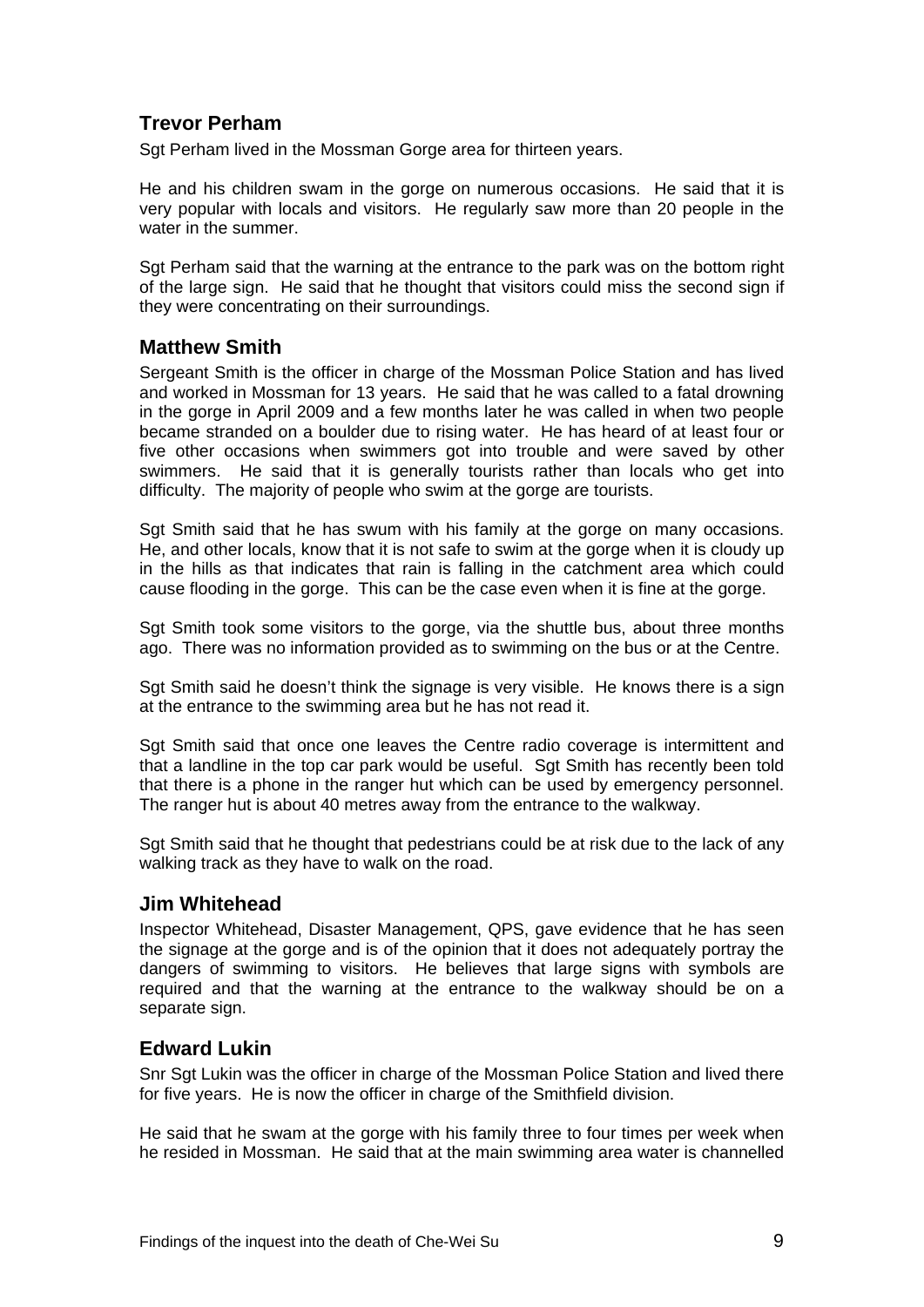between large boulders and quite often swimmers would get caught in the currents produced and dragged through those boulders.

When off duty and swimming at the gorge Snr Sgt Lukin saw quite a lot of people get into trouble at the swimming area. Most of those managed to get to the bank unassisted or with the assistance of other swimmers. All of the people he saw in difficulty were tourists. He said that during the summer season there would be up to 100 people visiting the gorge at any one time and sometimes 40 to 60 people swimming.

Snr Sgt Lukin recalls being called, as a police officer, to a drowning and two other incidents where people were stranded on rocks and the far bank when the water rose quickly and unexpectedly.

Snr Sgt Lukin visited the Centre on 15 February 2014 after Mr Su had died. There was a hand written note on a piece of paper on the counter which read, "No swimming today."

## **Michael Gunzberg**

Mr Gunzberg is a paramedic with the QAS. As there was no satellite or mobile phone or radio service in the gorge when they were looking for Mr Su, he stayed with the vehicle as it was a repeater for the portable radios. He could then convey information back to their Communications Centre.

Mr Gunzberg said that the lack of communication capabilities in the gorge has impeded ambulance operations in this case and in other cases as one officer either has to stay with the vehicle or walk back to it intermittently.

#### **Clint Tunnie**

Inspector Tunnie, QFES, is a qualified Level 1 SWR officer. Level 2 officers are qualified to enter the water to undertake rescues.

Superintendent Tunnie said that QFES have regular and ongoing meetings with stakeholders in regard to Josephine Falls in regard to risk management, signage, water levels and whether the area should be closed to the public when it is too dangerous to swim there. The decision to close the swimming area is made by QPWS.

Similar meetings have been held in relation to Mossman Gorge but they are not regular or ongoing.

QFES monitors water levels in the Mossman Gorge. The information is relayed to stakeholders and used by QFES to assess available resources etc.

The QFES has three local action plans in relation to Mossman Gorge and these are updated on a regular basis.

On 15 February 2014 it was necessary, due to the lack of radio and phone coverage in the Mossman Gorge, to leave a firefighter on the road to relay briefings to the Communications Centre.

#### **William Brown**

Acting Assistant Commissioner Brown, QFES, provided a statement to the inquest in which he advised that the QFES identifies potential risks in the region and this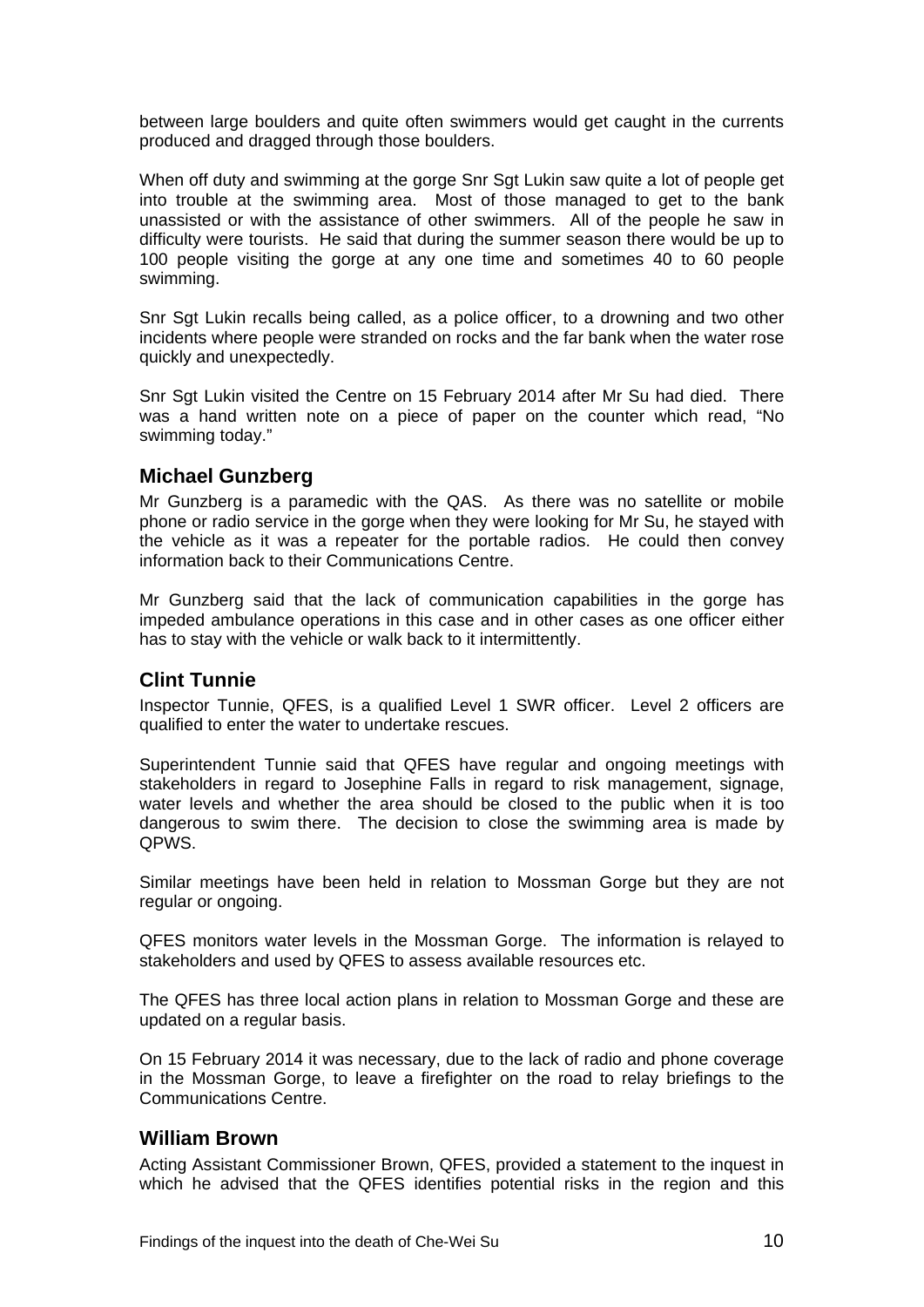process can include consultation with the relevant stakeholders. He said that, in respect of Mossman Gorge, it is the intention of QFES to engage proactively with stakeholders including QPS, QPWS and Voyages with a view to establishing a risk identification and action process.

AC Brown stated that when the recommendations arising from this inquest are delivered, he will task the Northern Area Commander to commence consultation processes at an operational level.

#### **Sam Savage**

Mr Savage drives shuttle buses from the Centre to the top car park of the gorge. He has been employed by Voyages in that capacity for approximately 12 months. He said that he has been trained in relation to the buses and the route and the Incident Plan.

Mr Savage said that two way radios have now been installed in the shuttle buses and drivers can now always communicate with the Centre.

If an incident occurs on the bus, the procedure is that he radios the Centre and staff there phone emergency services. Mr Savage has not received any training or advice in relation to incidents which occur in the gorge and has not received any training in relation to any such procedures since Mr Su's death.

Mr Savage said that he monitors the river conditions when he drives past Mary's rock as it is possible at that point to see the river from the road. He then tells the duty manager if he considers that conditions are dangerous and it is his understanding that the manager will inform customers that it is dangerous to swim. He also tells passengers if he considers it is dangerous to swim. He tells them to be careful as there are strong currents in the river. On occasions when the river level has been very high he has been told by management to tell customers that there is no swimming allowed.

Mr Savage said that he has never seen a landline telephone at the top car park. He was unaware of the location of the rangers' hut.

# **Glenn Perris**

Mr Perris has been the Operations Manager at the Centre for seven months and prior to that was employed at the centre as the maintenance officer. When he commenced there he was provided with a general induction which included cultural awareness training. Mr Perris is trained in SWR, level 1. He was involved in the meetings which took place after Mr Su's death and the reviews of the emergency response procedures for the Dreamtime walking tours.

He said that at the end of 2013 he was told that swimming was not allowed on the walking tours because of the water levels in Rex Creek. That prohibition remains in force.

Mr Perris said that there is a sign on the counter stating that swimming is not allowed in the Mossman Gorge – he is certain that it has been there every day since Mr Su's death.

Mr Perris said that the tour guides assess the level of the water in the gorge every day and the staff members who sell tickets advise visitors that the conditions are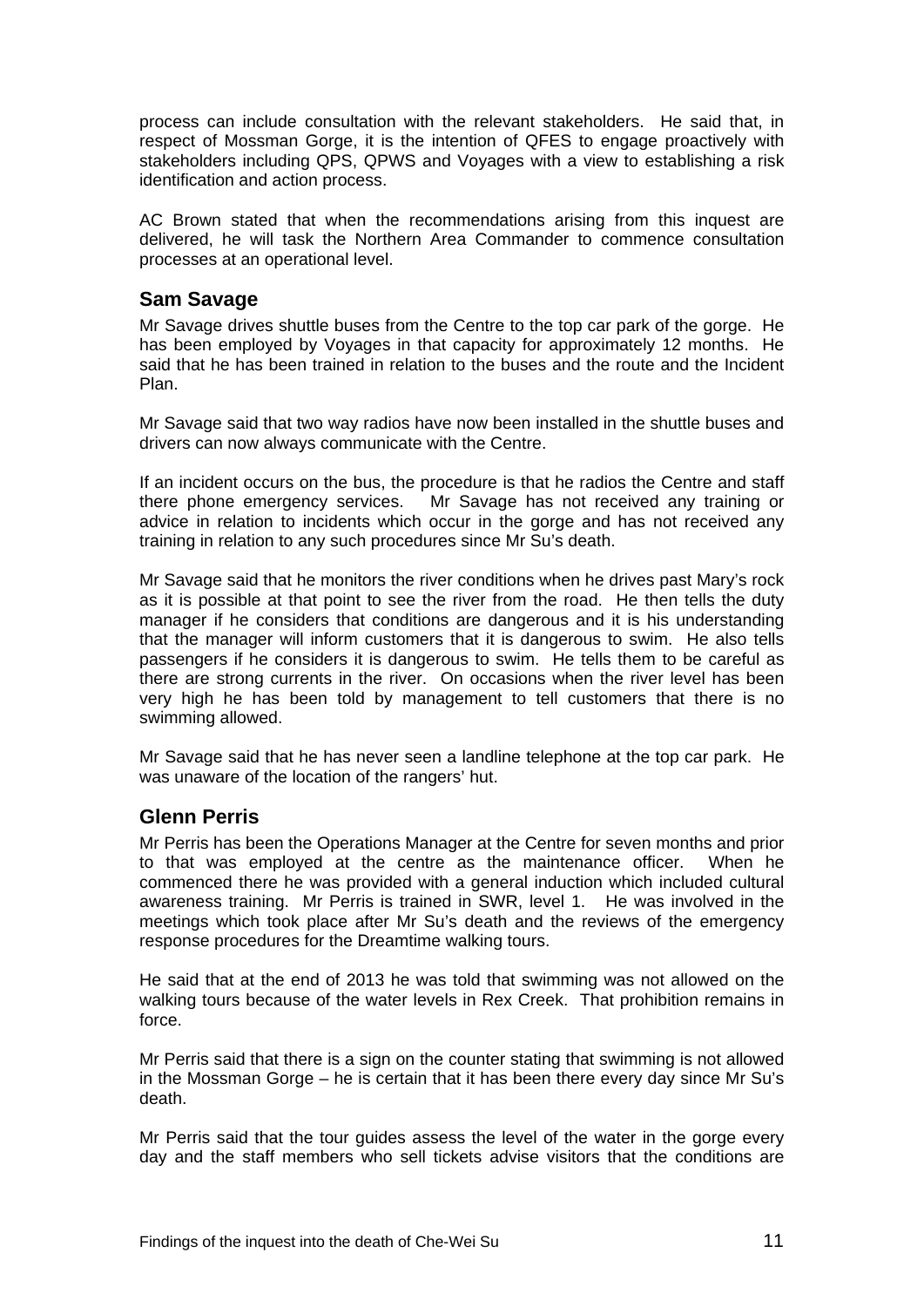dangerous. The guides take tours four times per day and also give feedback to the staff about the conditions in the gorge.

Mr Perris said that he has carried out three rescues at the main swimming area. All of those occurred prior to Mr Su's death. On the first occasion a lady dislocated her knee near the far bank. Mr Perris enlisted the assistance of a visitor to the gorge who had brought a kayak with him to help him bring the lady back to the near bank.

On the second occasion Mr Perris enlisted the assistance of an off duty lifeguard who was visiting the gorge to rescue two people who became stranded on the far bank due to rising waters.

On the third occasion Mr Perris helped a family back to the bank. They had got stuck on a rock in the river.

Mr Perris said that there was no rangers' hut in the area of the top car park. There is a storage shed but he is unaware of whether there is a phone inside that building.

He said that mobile phone coverage at the gorge is intermittent and drops out at Mary's rock.

#### **Greg Erwin**

Mr Erwin is the General Manager of the Centre. It is his responsibility to ensure that the Centre is managed effectively and safely and to promote the business of the Centre.

About 250,000 people pass through the Centre to visit the gorge annually. An average of 50 to 70 people per day go on the Dreamtime walking tours.

The guides use visual cues to ascertain the levels at Rex Creek and whether it is safe to take tour participants swimming there.

 New procedures were implemented on 18 February 2014 which encompass responses to incidents occurring in the gorge.

Mr Erwin stated that there has been no swimming on the tours since late 2013 due to the sustained high water levels in Rex Creek. The safety rope which spans the creek at the swimming area (known as "the beach") went under the flood waters in November or December 2013. It then broke. The water has not yet receded to a level to allow it to be repaired.

Mr Erwin said that there was a cyclone warning issued on 5 February 2014 and everyone at the Centre was aware that water levels were high. There was a notice up on the counter stating that the gorge was flooding and it was there for several days. Mr Erwin has not been able to ascertain whether that sign was on the counter at the time of Mr Su's death.

He said that there has been a sign stating "No Swimming" in the Centre every day since Mr Su's death. There are four of those signs and they are on the counter at the location of each cash register – where bus and tour tickets are sold.

Mr Erwin stated that Voyages is willing and keen to review its procedures and the information that is provided to customers at the Centre, on the website and on the buses. The company would be willing to engage consultants to provide advice in that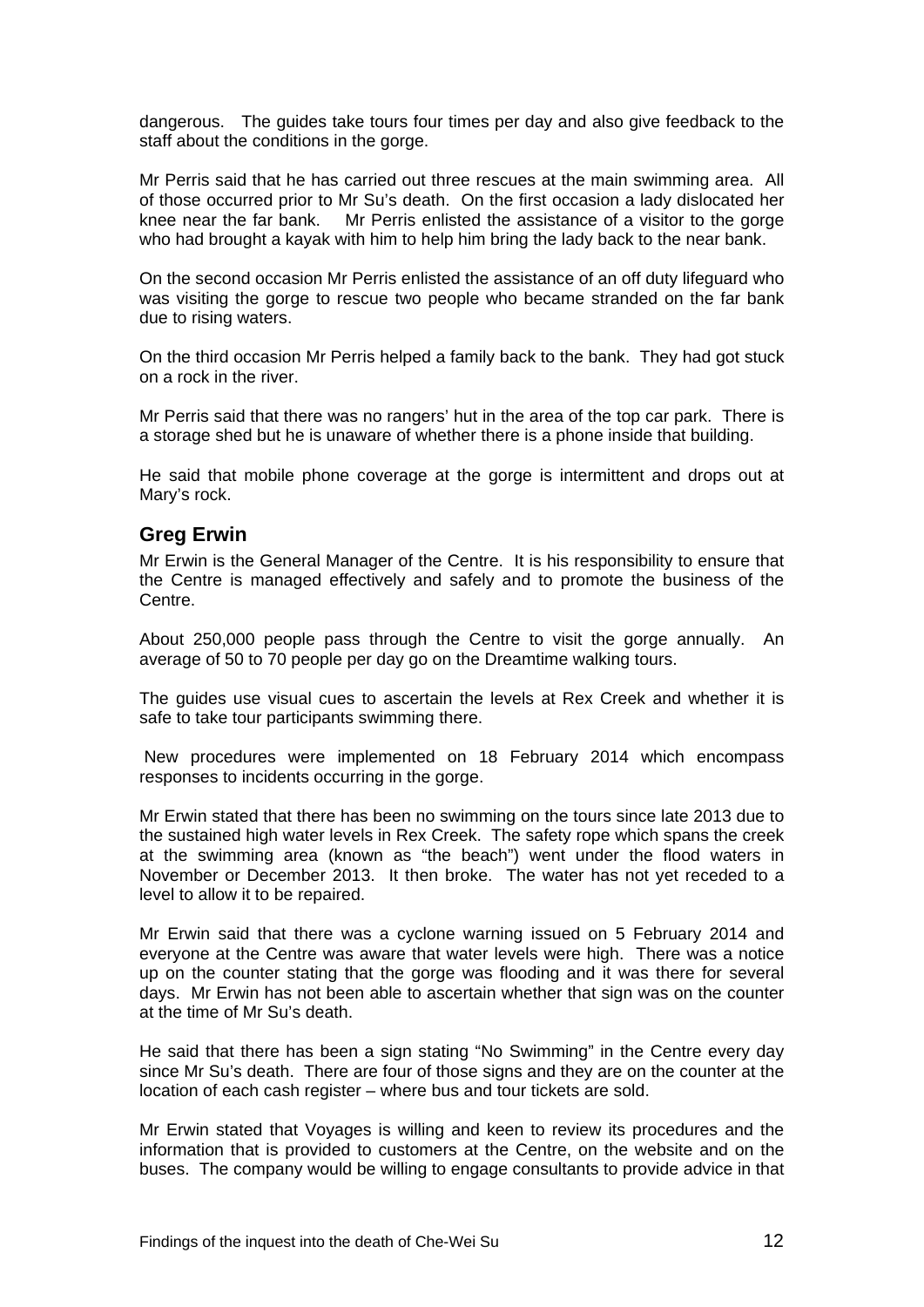process. The company would also like to receive advice from emergency services and QPWS as to the water levels and consequent safety risks but at this time does not receive any such advice.

Voyages is considering appropriate wording for its signs, the best ways to warn customers of the risk of swimming in the gorge and also, how the water levels could be monitored and who should do that.

Mr Erwin said it would be beneficial to establish a committee to consider all of the safety issues and how to move forward to progress the matters identified. He said he has had casual conversations with some of the stakeholders and they have agreed that such a committee would be beneficial.

Mr Erwin said that the Centre would like to be able to give appropriate warnings to customers as to the dangers of swimming but doesn't have enough information available to do so currently. He is of the opinion that the information should be consistent rather than informal e.g. bus drivers may give different information to different groups at different times of the trip; the information given by staff selling tickets may vary with each customer. He is of the opinion that it may be of use to develop flyers that provide information and warnings depending on the level of water in the gorge at the time and hand that to customers as they purchase their ticket for the bus. Such information could also be put up on signs at the Centre.

The company is willing to review the information which is imparted on the video which is played on the bus. The company is willing to engage a consultant to advise on safety issues and how those issues can best be addressed.

Mr Erwin stated that, as the vast majority of visitors to the Mossman Gorge pass through the Centre, there is an opportunity to address and improve safety issues at the Gorge over and above that in other similar swimming areas.

#### **Brendan Malone**

Mr Malone is the Senior Ranger for the Daintree National Park. His office is in the Centre. He is in that office for the majority of his working day.

Mr Malone is responsible for the management of staff and visitor facilities. He manages the rangers who are responsible for maintaining signage in the park and make sure that it is clean, visible and free of vegetation etc.

The rangers go to the gorge at least three times per week but usually once per day where they carry out tasks such as removal of rubbish, cleaning of facilities and blowing down of walking tracks. They are there for about an hour each time they visit.

Each time they visit the rangers look at the swimming area to make sure there are no hazards such as fallen logs etc. They observe the level of the river but do not report back to him or, necessarily, the Centre staff, about their observations.

Mr Malone has said that he has never passed on information to Centre staff about high river levels and he has never directed his staff to do so.

Mr Malone is aware of the poor mobile reception in the gorge and is of the opinion that it would be beneficial to visitor safety and to his operations to have coverage. He was involved in a rescue at the gorge in 2013 and it was evident then that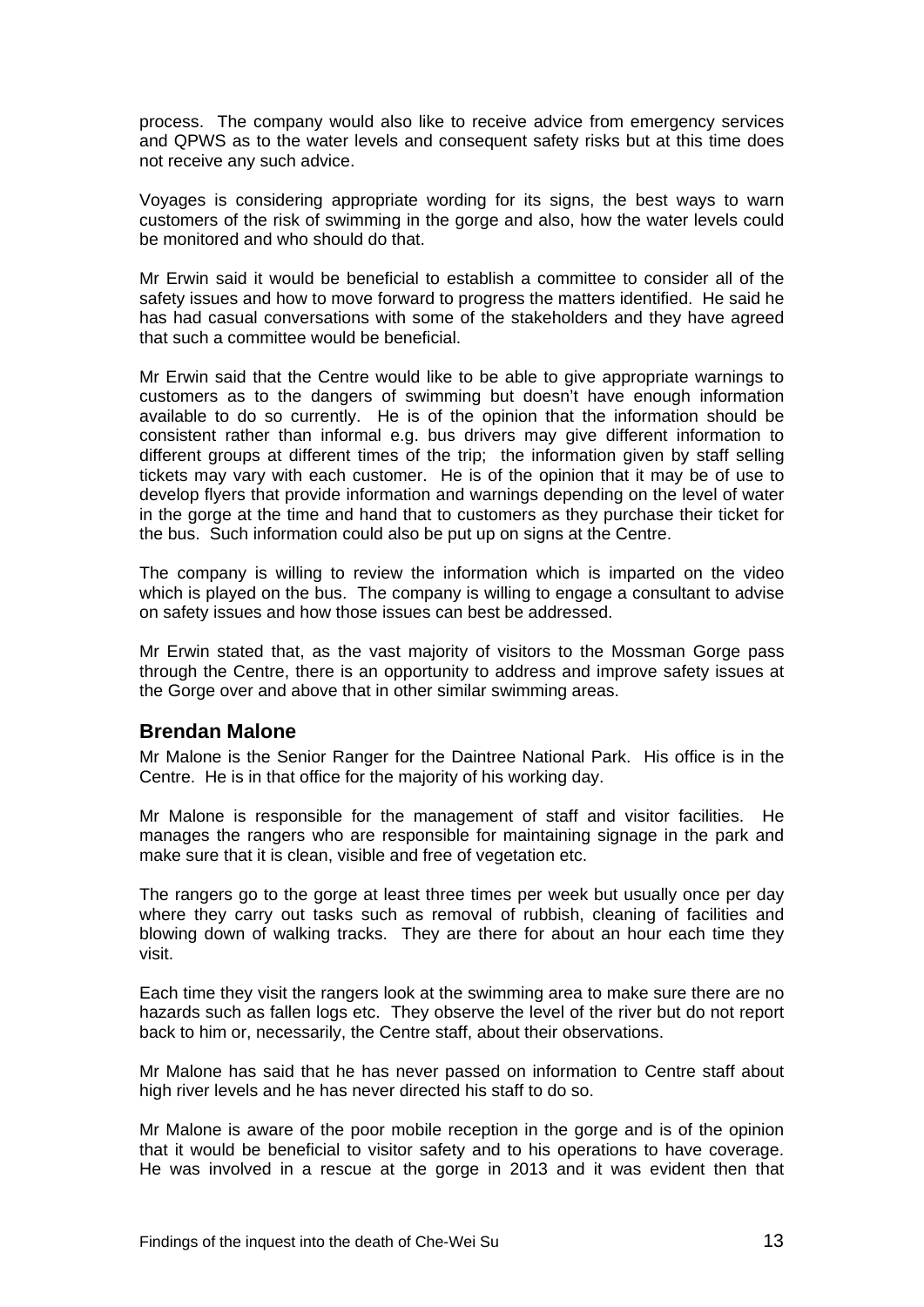communications issues hampered the rescue effort. After Mr Su's death he wrote to Telstra and requested that the issue be considered but he has had no reply as yet.

Mr Malone said that there was a blue emergency phone at the gorge but it could not be maintained due to the high rainfall there – the lines would fill with water and it was unreliable. There is a landline in the ranger's hut behind the facilities. Only rangers can access the phone and QPS have a master key.

Mr Malone is of the opinion that the current signs at the park are adequate but that their may be some scope to improve upon them to better engage visitors to warn them about the risks of swimming.

#### **Pamela Harmon-Price**

Ms Harmon-Price is the Manager, Community and Visitor Services, QPWS.

She has been involved in the management of signs, with the Department, since 1987.

She is currently setting up a working group which will review the signage in those national parks where there has been a fatality or serious injury in the last five years. She said that usually she is asked to review signage when there has been a fatality in a park but in this case she hasn't received any such request.

Ms Harmon-Price is of the opinion that the signage at Mossman Gorge could be improved. It will be one of the parks for which the signage is reviewed.

#### **James Newman**

Mr Newman is the Regional Director, Northern Region, the Department. He stated that the signs in the park were appropriate and adequate. He said that he would be very willing to be part of a committee to consider safety issues.

# *The Submissions*

#### **Counsel Assisting**

Counsel Assisting submitted that I could make the following recommendations:

- 1) All of the stakeholders who operate in, or respond to incidents at, Daintree National Park form a committee and consider the issues raised at this inquest;
- 2) Voyages Indigenous Tourism Australia Pty Ltd engage a safety consultant to review the safety management in respect of its operation concerning:
	- a) The advice to be given to visitors concerning their safety in the Daintree National Park; and
	- b) The management of emergency incidents that occur in the Daintree National Park.

Ms Williams submitted that the inquest had identified several possible risks to the safety of visitors at Mossman Gorge but it is also apparent that the possibility of injury at the gorge is quite low given the numbers of visitors over the years and the incidents that have been reported to emergency services.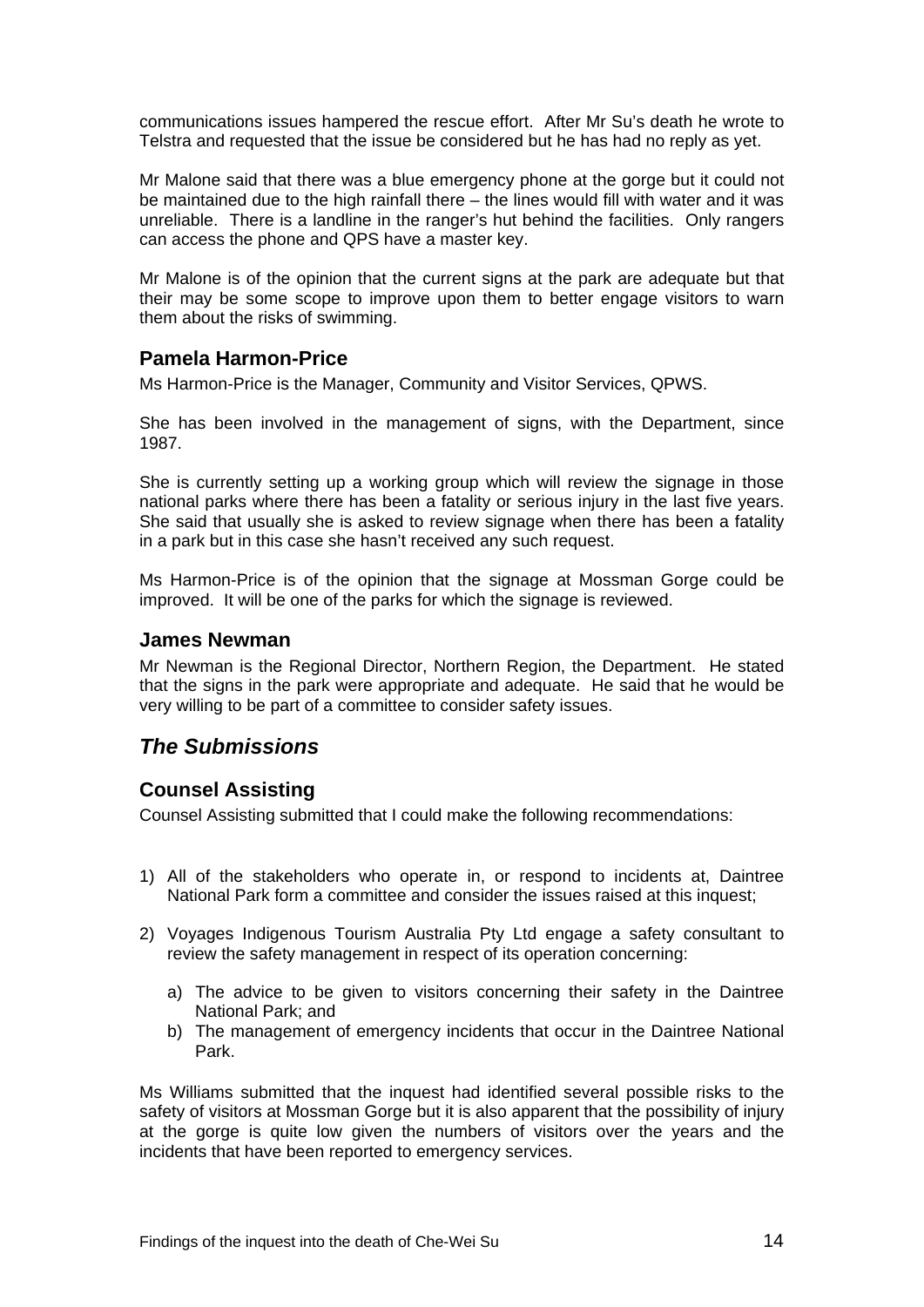Ms Williams stated that there are a number of entities working towards identifying and managing the risks at the gorge including Voyages, QPWS, QAS and QFES. They have been successful given the low number of incidents that have occurred however, it became evident during the inquest that although they are working towards a common goal they are doing so separately and with no consultation between each other.

Ms Williams submitted that the Centre, as a conduit for visitors to the gorge, offers an opportunity to provide information to visitors that doesn't exist at other national parks.

## **Queensland Ambulance Service**

Ms Banwell advised that QAS agrees with the first recommendation, above, and as a key stakeholder, would be a willing participant in such a committee.

## **Douglas Shire Council**

Mr McKinstry for the Douglas Shire Council advised that his client agrees with the first recommendation and would also participate in such a committee, as far as the matters under discussion were relevant to the Council.

#### **Voyages**

Mr Trevino, for Voyages, submitted that, since its inception in 2012, the Centre has had a positive impact on the safety of visitors to the gorge as the road to the national park is now much less congested. The Centre has also had a positive impact for the local community in that it trains and employs large numbers of local indigenous people.

Mr Trevino submitted that the Centre has no control over what occurs inside the national park and it does not operate within the national park. Despite that and despite the fact that Voyages submits it has no duty of care to visitors to the national park, Voyages recognises that the Centre provides a unique opportunity for and plays an important role in improving the safety of visitors to the gorge. Voyages submits that it can improve safety by providing more advice to visitors and by assisting in communicating with and supporting emergency services.

Since Mr Su's death Voyages has already taken steps to address improvements in relation to visitor safety. It has implemented new procedures. Those took effect from 18 February 2014 and set out the appropriate response when an incident occurs in the national park. New high powered radios and a repeater station have been installed so that bus drivers can communicate with the Centre from any place on their route. New maps are in the process of being drafted and it is envisaged that these will include information about the dangers of swimming in the gorge. A video is now played during the bus trip to the national park which incorporates a warning about swimming in the gorge.

Mr Erwin and Mr Perris said that since Mr Su's death signs have been placed in the Centre which indicate to visitors that they should not swim in the gorge. Those signs have not been seen by any witness to this inquest who has visited the gorge since Mr Su's death. Voyages accepts that this is the case and that the signage should be reviewed.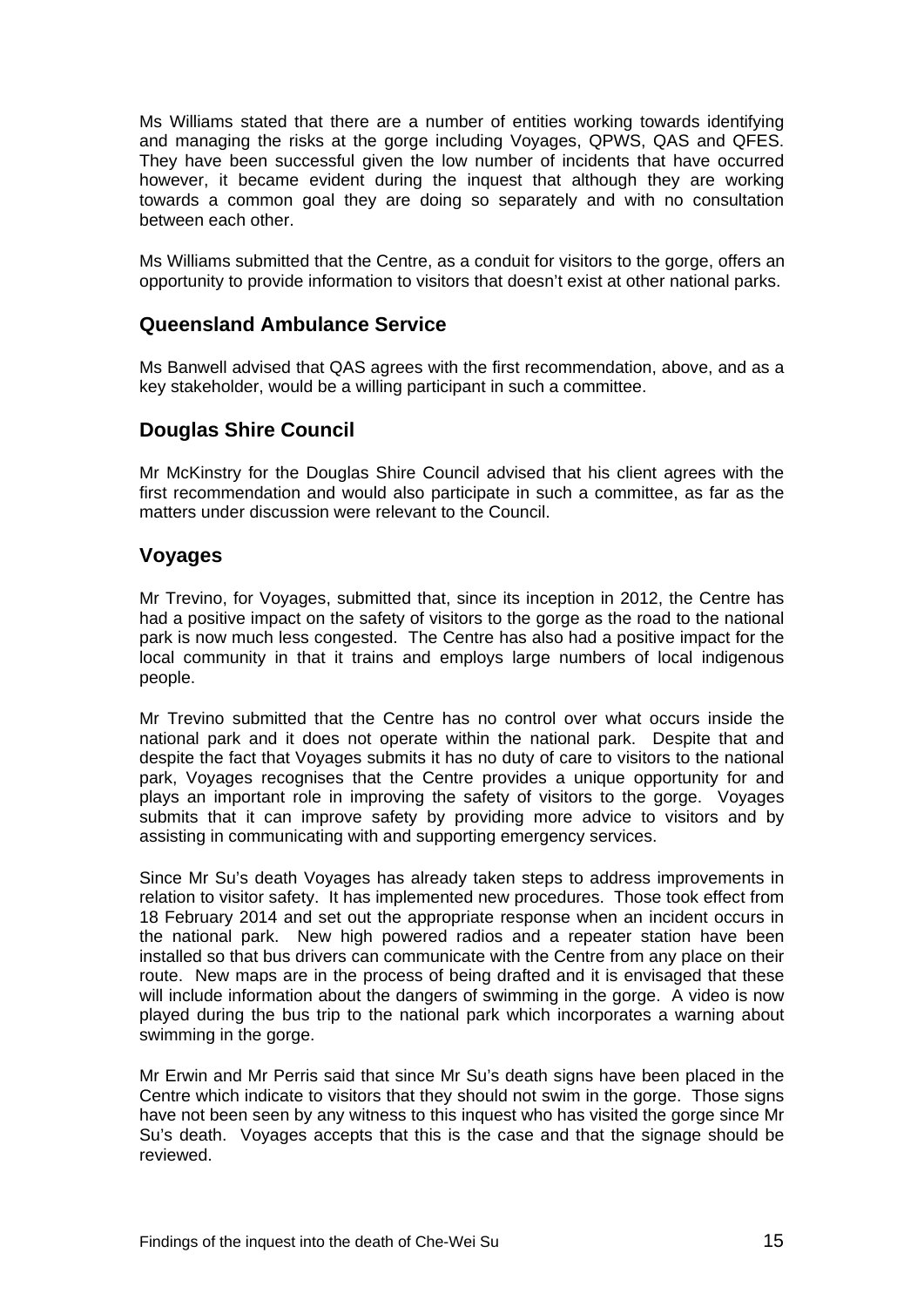Voyages has undertaken these changes without receiving any advice or assistance from the other stakeholders and would welcome the opportunity to be a member of a committee formed to discuss the safety issues.

Voyages would welcome a recommendation that the company engage a safety consultant to review issues of safety management in relation to its operations.

## **The Department**

Mr Parrott, for the Department, submitted that the signage at the gorge was adequate and appropriate and it did not contribute to the death of Mr Su.

The efficacy of safety measures relied on by the Department is illustrated by the low incidence of deaths and injury at the gorge.

People who are determined to act dangerously will do so regardless of warnings and signage.

Mr Su must have known that the currents were strong on the day of his death because he had just seen that Mr North had difficulty swimming across the river. Regardless of that knowledge, he decided to enter the water and swim across the river.

The Department does not contend that the actions or inactions of the Centre contributed to Mr Su's death in any way, however, recognises that the presence of the Centre is an opportunity to provide safety information to visitors to the gorge.

The Department agrees with Mr Erwin's suggestion that links to information could be added to the Centre's brochures and websites and that information could be provided in a flyer format at the point of sale.

The Department will be reviewing its signage in the national park.

The Department agrees with the recommendations submitted by Counsel Assisting.

# **Comments and recommendations**

#### *Comments*

I am satisfied that no actions or inactions of any of the parties to the inquest contributed to the death of Mr Su.

All of the parties to the inquest employ their best efforts to manage the risks and facilitate the safety of visitors to the gorge and their success in those endeavours is evidenced by the relatively small number of incidents that are reported to QAS and other emergency services. There have been only two deaths at the gorge since 2003 and in the last five years only 31 incidents reported although approximately one million people have visited in that time.

However, those favourable statistics should not result in complacency. The Mossman Gorge is an unpredictable and inherently dangerous waterway and the danger increases in (the frequent) times of high rainfall when flash flooding can result. Whilst the water at the edge of the swimming hole may be calm and shallow,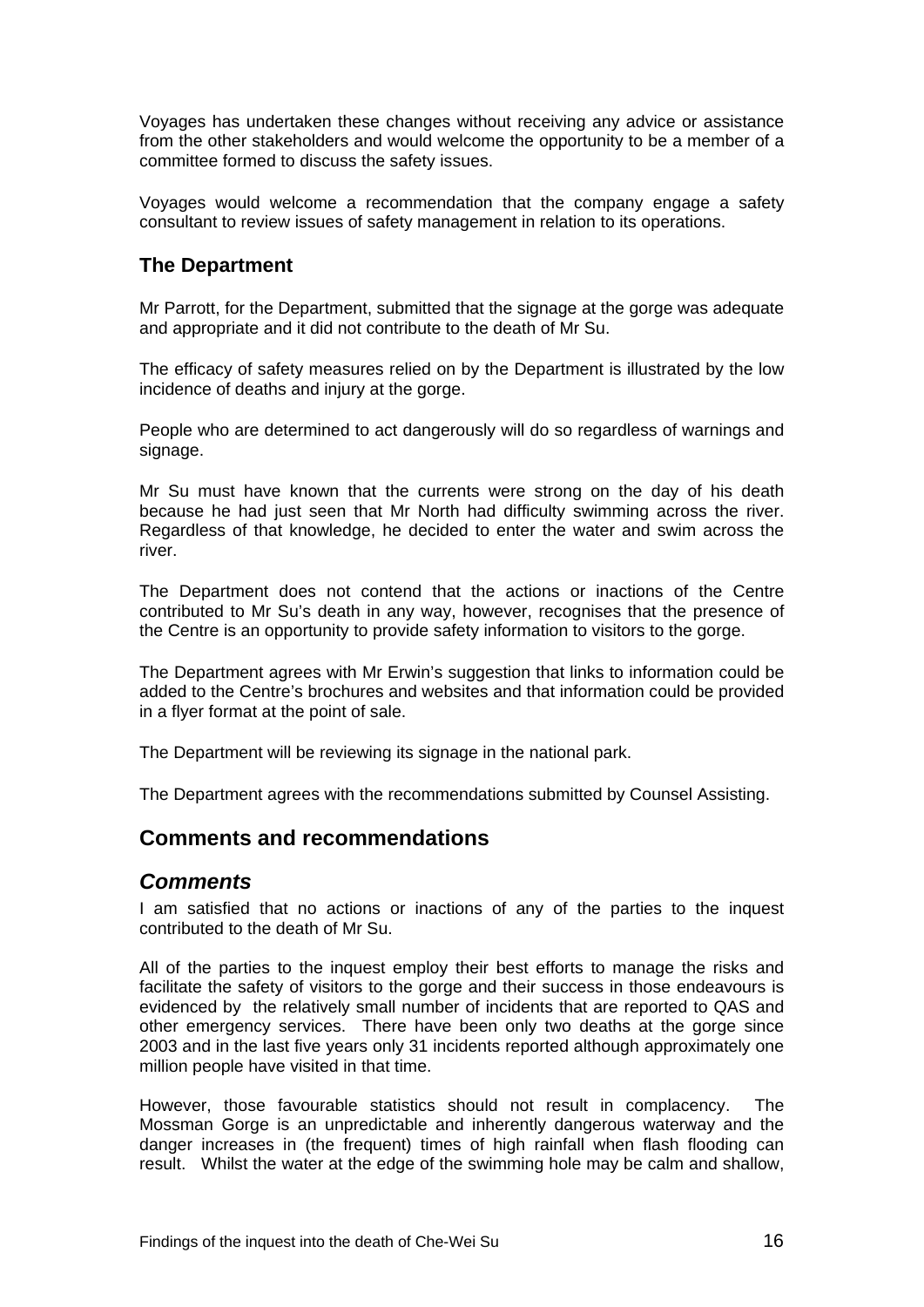the depth and strength of currents increases quickly once a swimmer moves out a short distance from the edge.

The majority of visitors to the gorge are tourists who have no local knowledge, may not understand the dangers of the volume of the water passing through the gorge and may not have English as their first language or be able to understand English at all.

A number of witnesses at the inquest identified possible improvements to safety procedures, in particular the way in which information about the risks of the gorge is provided to visitors.

As the vast majority of visitors to the Mossman Gorge pass through the Centre there is an opportunity to address and improve safety issues at the Gorge over and above that in other similar swimming areas where there is no such visitor centre and the only mechanism of delivering warnings is by the standard permanent signage.

As was stated by Counsel Assisting, the stakeholders are utilising their best endeavours in regards to safety at the gorge but they are working alone.

All of the stakeholders agree that it would be beneficial to form a committee to review the safety risks and how they are best managed.

The government departments who appeared at the inquest and Voyages have made every effort to provide this Court with information and advice as to possible improvements. The spirit of cooperation and willingness to address the issues demonstrated by the stakeholders at this inquest is commendable and has been of much assistance.

#### *Recommendations*

I make the following recommendations with which the parties to the inquest are in agreement:

- 1. All of the stakeholders who operate in, or respond to incidents at, Daintree National Park form a committee and consider the issues raised at this inquest, including but not limited to:
	- a. The safety of pedestrians and cyclists on the Mossman Gorge Road and whether a separate walking and bicycle path should be established;
	- b. The information provided to visitors at the Centre including the content of that information and how it is delivered;
	- c. The signage in the national park;
	- d. Information sharing between rangers and Centre staff in regard to water levels in the gorge and associated risks to visitors;
	- e. Whether at any time it would become appropriate to prohibit swimming in the national park due to high water levels in the gorge;
	- f. Review of procedures relating to responses to emergencies occurring in the national park;